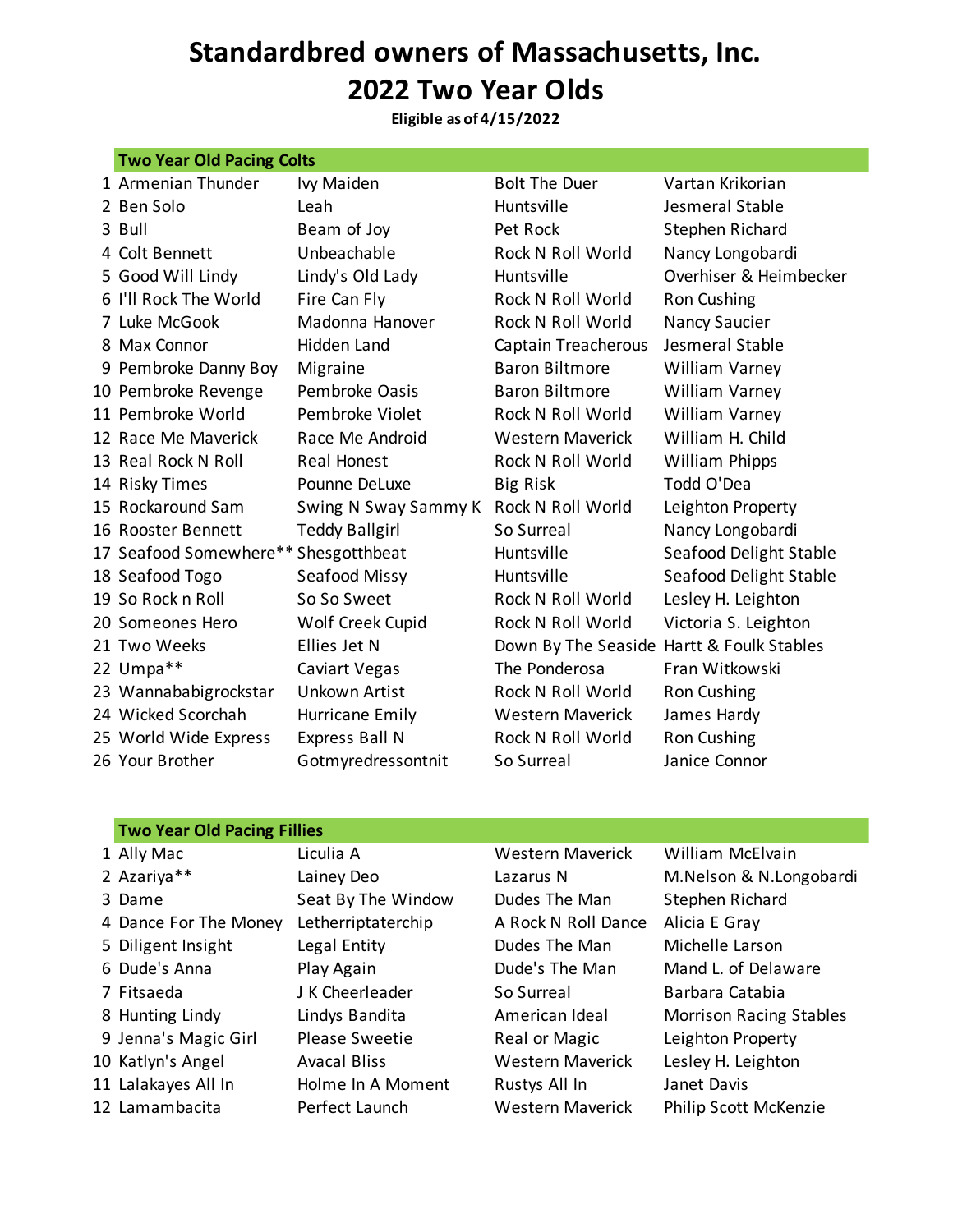## **Standardbred owners of Massachusetts, Inc. 2022 Two Year Olds**

**Eligible as of 4/15/2022**

#### **Two Year Old Pacing Fillies continued**

14 Miss Mara **Briefly Contains Lis Mara** Upland Farm 15 My Sweet Kate Kate Is Well Said Sweet Lou Thomas Dillon 17 Rock N Roll Chick Adela Hanover Rock N Roll World Lynn-Marie Plouffe 19 South St. Dottie Mo Shadows Mestern Maverick Jan Donaway 20 True Western Girl My True Delight Western Maverick Leighton Property 21 Ursula Blue Chip Chassis Blue Chip Sweet Lou Ake Svanstedt Inc. 22 Yes I'm Hungry Yes You Can Stay Hungry Tony Alagna

13 Lil Miss Puzzles\*\* Ianthe Hanover Bettor's Delight R. & W. Humphrey

16 Polyester **Love you Bye Dudes The Man** Jimmy Whittermore 18 Seafood Beauty Seafood Annie Huntsville Seafood Delight Stable

#### **Two Year Old Trotting Colts**

| 1 American Titan      | Teasin n Pleasin        | E L Titan                | Ed Reich               |
|-----------------------|-------------------------|--------------------------|------------------------|
| 2 Bravado             | Bourbon 'n Grits        | Trixton                  | R. Campbell Jr.        |
| 3 Inter Mischief      | <b>Blinded By Lindy</b> | International Moni       | <b>Frank Chick</b>     |
| 4 International Man   | Birthright              | International Moni       | Lindy Farms of Conn    |
| 5 Lindsintermingle**  | Absinthe                | International Moni       | Lindy Farms of Conn    |
| 6 Lindy's Inter Loper | Foot Loose Lindy        | Intenational Moni        | KR Breeding, LLC       |
| 7 Lindy's Landing     | Lindy of My Dreams      | <b>Tactical Landing</b>  | Lindy Farms of Conn    |
| 8 Lindy's Martini     | Martini Lindy           | Trixton                  | Jim De Armond          |
| 9 Lipp                | DontEvenKnowMyName      | Long Tom                 | Stephen Richard        |
| 10 Outlawofthevalley  | Fox Valley Shannon      | Pembroke Slugger         | Leighton Property      |
| 11 Pembroke Spike     | Lindy on Tap            | Trixton                  | Mark Ford              |
| 12 Pembroke Traveler  | Pembroke Conifer        | Pembroke Slugger         | William Varney         |
| 13 Pop Pops Tommy     | Lindys Crazy Dolly      | Walner                   | <b>Thomas Maloney</b>  |
| 14 RFL's Jasper       | Just Like This          | Royalty for Life         | <b>Alfred Ross</b>     |
| 15 Rock Collector     | Enchanted               | E L Titan                | R. Campbell Jr.        |
| 16 Sampson            | Stingy                  | Conway Hall              | Dr. Terrence McGee     |
| 17 Stealin Money      | Moolah Moolah           | E L Titan                | Michael S. Graffam     |
| 18 Te Amo Lindy       | Lovely Lindy            | Muscle Hill              | <b>KR Breeding LLC</b> |
| 19 Unnamed**          | <b>Taylor Swiftly</b>   | International Moni       | Lindy Farms of Conn    |
| 20 Vantage Point      | Easy Glider             | Credit Winner            | R. Campbell Jr.        |
| 21 Wallop             | Love N Lindy            | Walner                   | KR Breeding, LLC       |
| 22 Walter's Keepsake  | Alabama Keepsake        | Walner                   | <b>Alfred Ross</b>     |
| 23 Yo Heath           | Unbelindyble            | <b>Intenational Moni</b> | Verlin Yoder           |